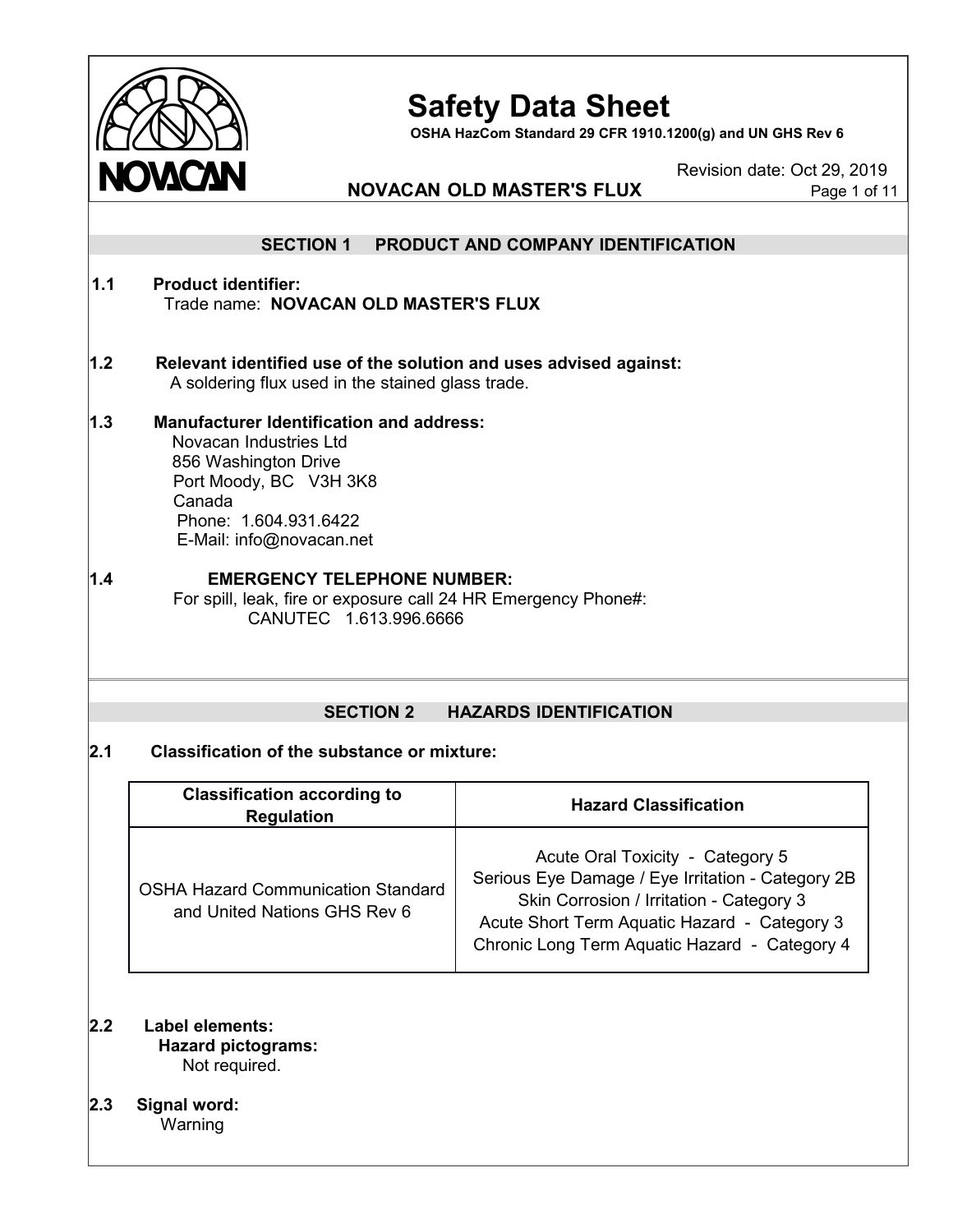

**OSHA HazCom Standard 29 CFR 1910.1200(g) and UN GHS Rev 6**

# **NOVACAN OLD MASTER'S FLUX** Page 2 of 11

Revision date: Oct 29, 2019

#### **Hazard statements:**

H303 May be harmful if swallowed.

- H316 Causes mild skin irritation.
- H320 Causes eye irritation.
- H402 Harmful to aquatic life
- H413 May cause long lasting harmful effects to aquatic life.

#### **Precautionary statements:**

P264 Wash hands thoroughly after handling. P273 Avoid release to the environment. P312 Call a POISON CENTER / doctor if you feel unwell. P332+P313 If skin irritation occurs: Get medical advice / attention. P305+P351+P338 IF IN EYES: Rinse cautiously with water for several minutes. Remove contact lenses, if present and easy to do. Continue rinsing. P337+P313 If eye irritation persists: Get medical advice / attention. P405 Store locked up. P501 Dispose of contents / container at an approved waste disposal facility.

# **2.3 Other relevant information and hazards overview:**

**Physical Description:** Transparent medium green liquid. Viscosity of water. Odorless.

**Health Hazard:** The solution is corrosive and exposure may moderately irritate skin. May moderately to severely irritate eyes. Mucous membranes and sensitive skin can be irritated by exposure.

**Fire Hazard:** Not a known fire hazard.

**Physical Hazard:** Solution does pose a physical hazard in emergency response circumstances.

**Environmental Hazard:** Solution is harmful or fatal to both aquatic and animal life.

#### **NFPA Ratings:**

| <b>HEALTH</b>          |     |
|------------------------|-----|
| <b>FLAMMABILITY</b>    |     |
| <b>REACTIVITY</b>      |     |
| <b>SPECIFIC HAZARD</b> | N/A |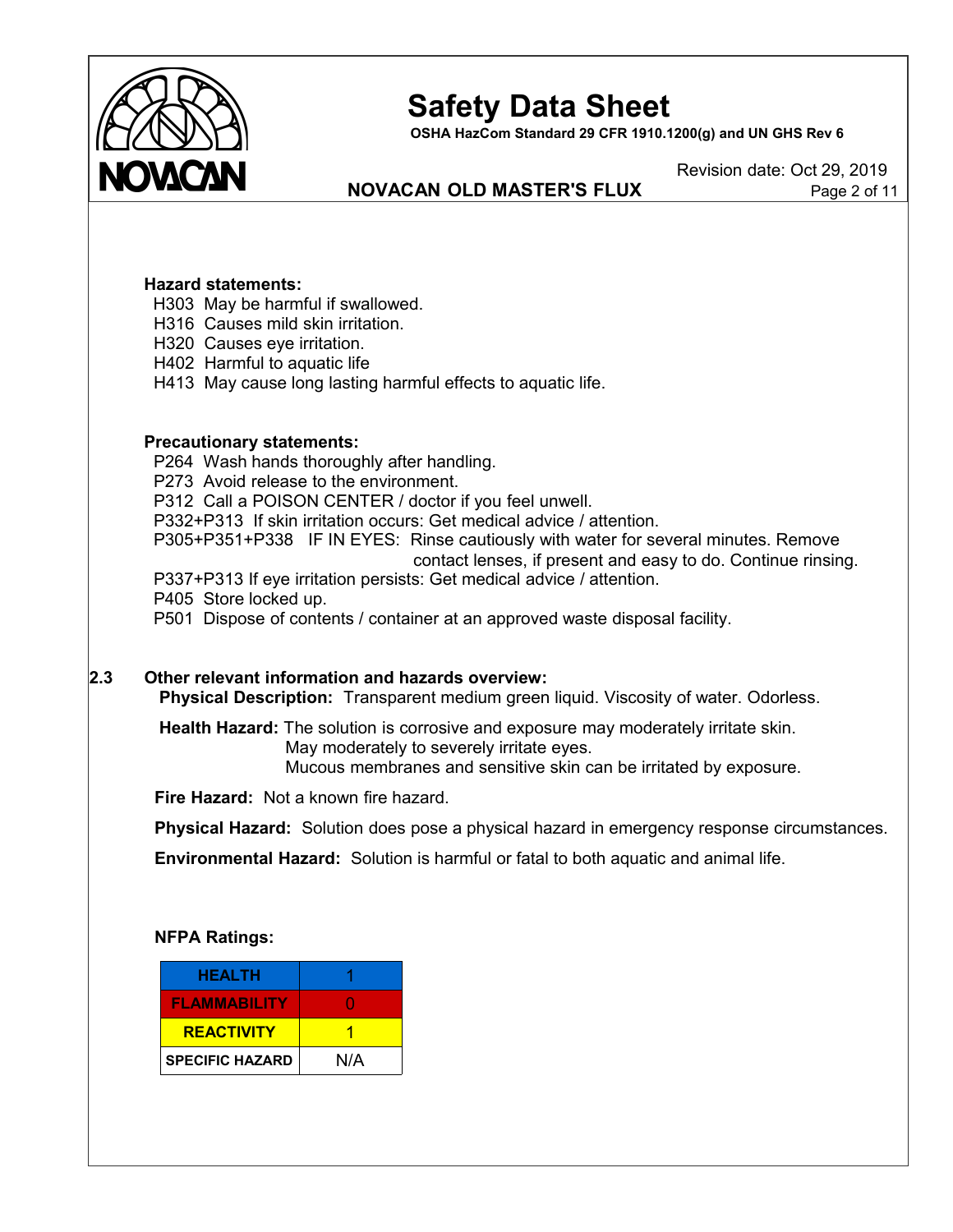

**OSHA HazCom Standard 29 CFR 1910.1200(g) and UN GHS Rev 6**

Revision date: Oct 29, 2019

# **NOVACAN OLD MASTER'S FLUX** Page 3 of 11

# **SECTION 3 COMPOSITION / INFORMATION ON INGREDIENTS**

#### **3.1 Substances or Mixtures: See 3.2 Mixtures below.**

#### **3.2 Mixtures:**

#### **Description of the mixture:** Aqueous dilute solution of Zinc Chloride

#### **Hazardous ingredients:**

| <b>Substance name</b>             | <b>CAS No.</b> | Concentration % w/w |
|-----------------------------------|----------------|---------------------|
| <b>Zinc Chloride</b><br>Anhydrous | 7646-85-7      | $12 - 18$           |
| Water                             | 7732-18-5      | <b>Balance</b>      |

#### **Note:**

An aqueous solution with ingredients that are below reportable limits of =>1% concentration under various regulations governing Safety Data Sheets. (or less than 0.1% concentration for carcinogens, reproductive toxins, respiratory sensitizers and mutagens).

# **SECTION 4 FIRST AID MEASURES.**

#### 4.1 **Description of first aid measures.**

Routes of Entry: (under normal conditions of use)

#### **Skin Contact:** Minor **Eye Contact:** Moderate **Ingestion:** Moderate **Inhalation:** Minor

- Eye Contact: Flush contaminated eye(s) with lukewarm, gently running water for 30 minutes, holding eyelids open. Remove contact lenses if present and easy to do. Seek medical attention if irritation persists. An allergic reaction may appear as redness and/or puffiness.
- Skin Contact: Wash affected area with mild soap and water. If irritation persists, seek medical attention / advice. Remove any contaminated clothing and launder before re-use.
- Inhalation: If victim has been exposed to vapour, remove to fresh air. If breathing has stopped, a trained person should perform artificial respiration. Get immediate medical attention.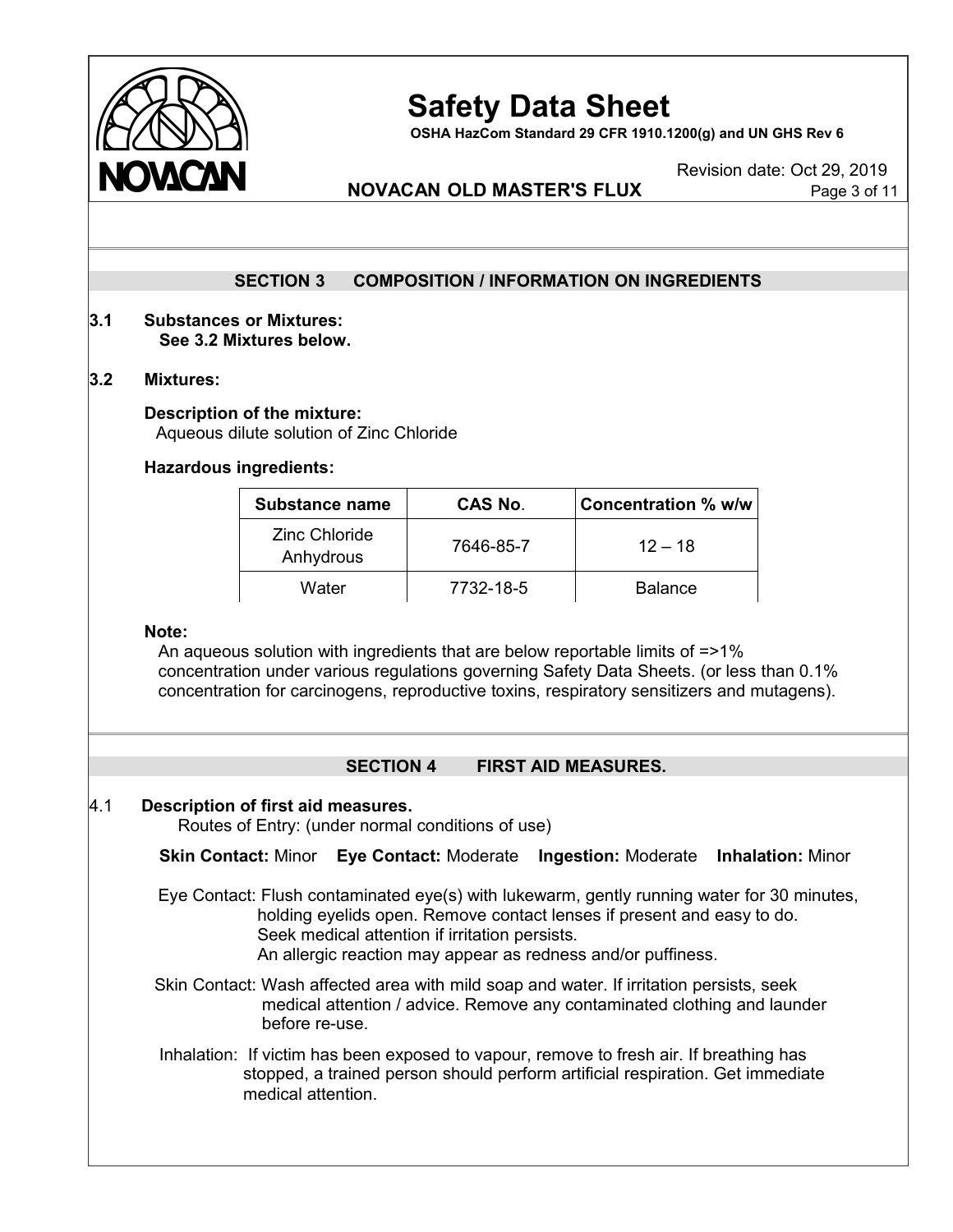

**OSHA HazCom Standard 29 CFR 1910.1200(g) and UN GHS Rev 6**

Revision date: Oct 29, 2019

# **NOVACAN OLD MASTER'S FLUX** Page 4 of 11

Ingestion: If a small amount has been ingested, DO NOT induce vomiting. Dilute contents of stomach with 1- 2 glasses of water. If a large amount has been ingested, contact a Poison Centre and seek immediate medical attention.

# **4.2 Most important symptoms and effects, both acute and delayed:**

**Acute:** Exposure to eyes may cause severe cornea injury and result in permanent impairment of vision or even blindness. Do not wear contact lenses. Overexposure can cause irritation to mucous membranes and sensitive skin. If swallowed, solution can result in severe gastrointestinal irritation leading to nausea and vomiting.

**Chronic:** Repeated skin exposure can lead to dermatitis.

# **4.3 Indication of any immediate medical attention and special treatment needed.**

Eye contamination: Gently flush eyes immediately with water for 15 minutes. Remove contact lenses, if present and easy to do, and continue to irrigate eyes until medical assistance arrives.

Ingestion: Rinse mouth and dilute contents of stomach with up to 200 ml of water. DO NOT induce vomiting.

# **SECTION 5 FIREFIGHTING MEASURES**

#### **5.1 Extinguishing media:**

Suitable extinguishing media: No specific media is recommended. Use water, foam, dry powder, carbon dioxide, halon or others.

Unsuitable extinguishing media: None known.

# **5.2 Special hazards arising from the substance or mixture.**

Hazardous combustion products: May release zinc oxide fumes, zinc chloride fumes, or hydrogen chloride gas in a fire.

# **NATIONAL FIRE PROTECTION ASSOCIATION (NFPA) HAZARD INDEX:**

| <b>HEALTH</b>           | Short exposure could cause temporary or residual injury.             |  |
|-------------------------|----------------------------------------------------------------------|--|
| <b>FLAMMABILITY</b>     | <b>Not Flammable</b>                                                 |  |
| <b>REACTIVITY</b>       | Normally stable but can become unstable at elevated<br>temperatures. |  |
| <b>SPECIFIC HAZARDS</b> | Corrosive                                                            |  |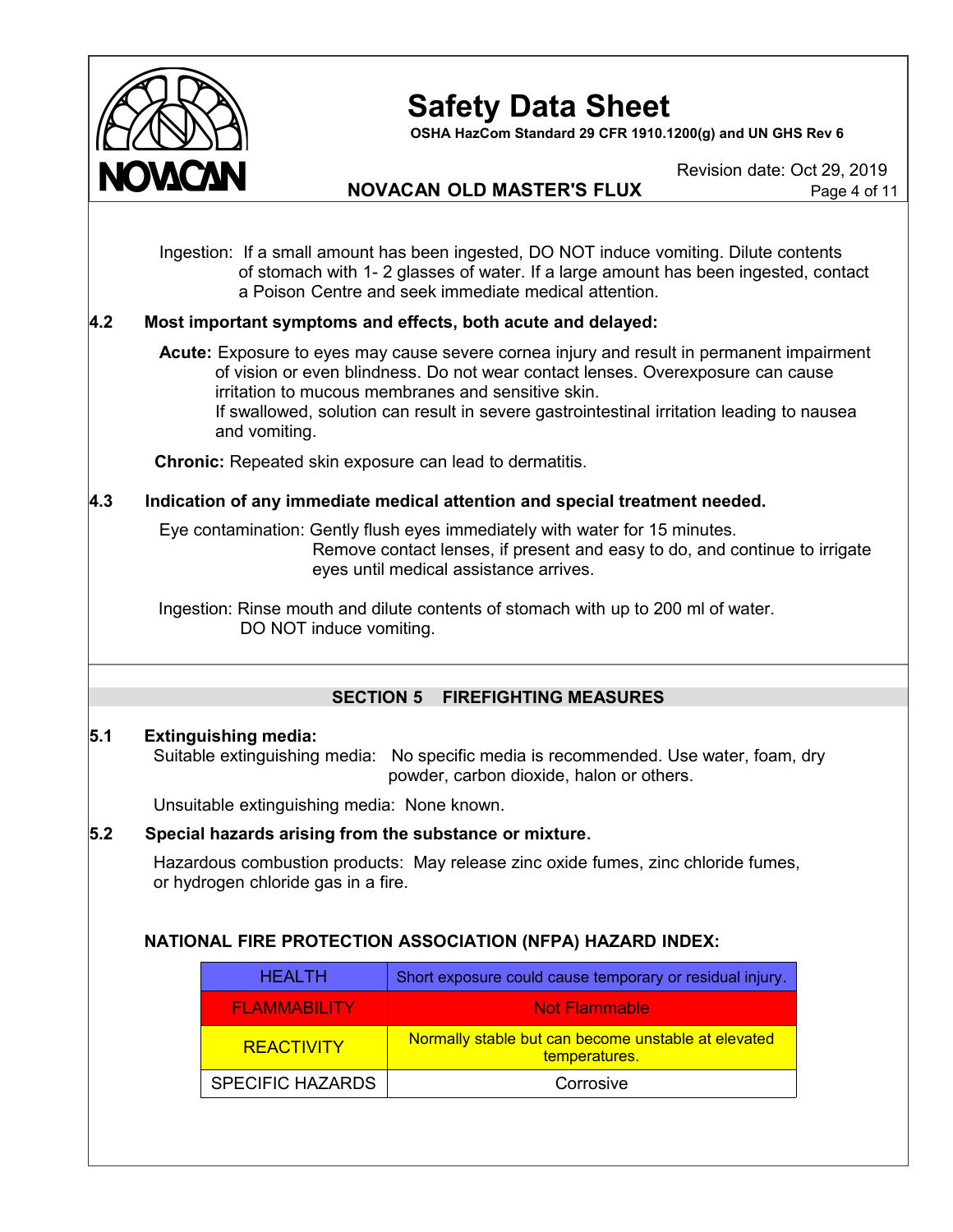

**OSHA HazCom Standard 29 CFR 1910.1200(g) and UN GHS Rev 6**

Revision date: Oct 29, 2019

# **NOVACAN OLD MASTER'S FLUX** Page 5 of 11

**5.3 Advice for fire-fighters:** This solution is a corrosive liquid. May release zinc oxide fumes, zinc fumes, or hydrogen chloride gas in a fire. Prevent run-off water from entering storm drains, bodies of water or other environmentally sensitive areas.

# **SECTION 6 ACCIDENTAL RELEASE MEASURES**

# **6.1 Personal precautions, protective equipment and emergency procedures:**

#### **For non-emergency personnel:**

For small spills under 1 gallon, wear appropriate personal protective equipment, rubber gloves and safety glasses. Ventilate area. Absorb spilled solution with absorbent pad or other suitable absorbent material.

#### **For emergency responders:**

For spills over 1 gallon, wear rubber gloves, safety glasses or goggles, chemical resistant coveralls or apron, rubber boots and an approved respirator. Absorb spilled solution with absorbent pads or other suitable absorbent material.

# **6.2 Environmental precautions:**

Implement spill control plan. Stop or reduce leak if safe to do so. Prevent from entering sanitary or storm sewers, waterways, or confined spaces. Use inert materials such as earth or sand to form dike. Keep from contacting aquatic life.

# **6.3 Methods and material for containment and cleaning up:**

If spill is large enough to require containment, use inert materials such as earth or sand to form a containment dike. Absorb spilled solution with absorbent pads or other suitable material.

# **6.4 Reference to other sections:**

See SECTION 8 for exposure levels and detailed personal protective equipment recommendations.

See SECTION 13 for waste handling guidelines.

# **SECTION 7 HANDLING AND STORAGE**

# **7.1 Precautions for safe handling:**

Persons using this product must become familiar with the potential hazards associated with the product and take precautions to ensure its safe use. Be prepared in advance to take the required remedial action if there is a health exposure or a spill. Have emergency equipment readily available. Keep containers closed and in a secure location when not in use. Keep out of reach of children.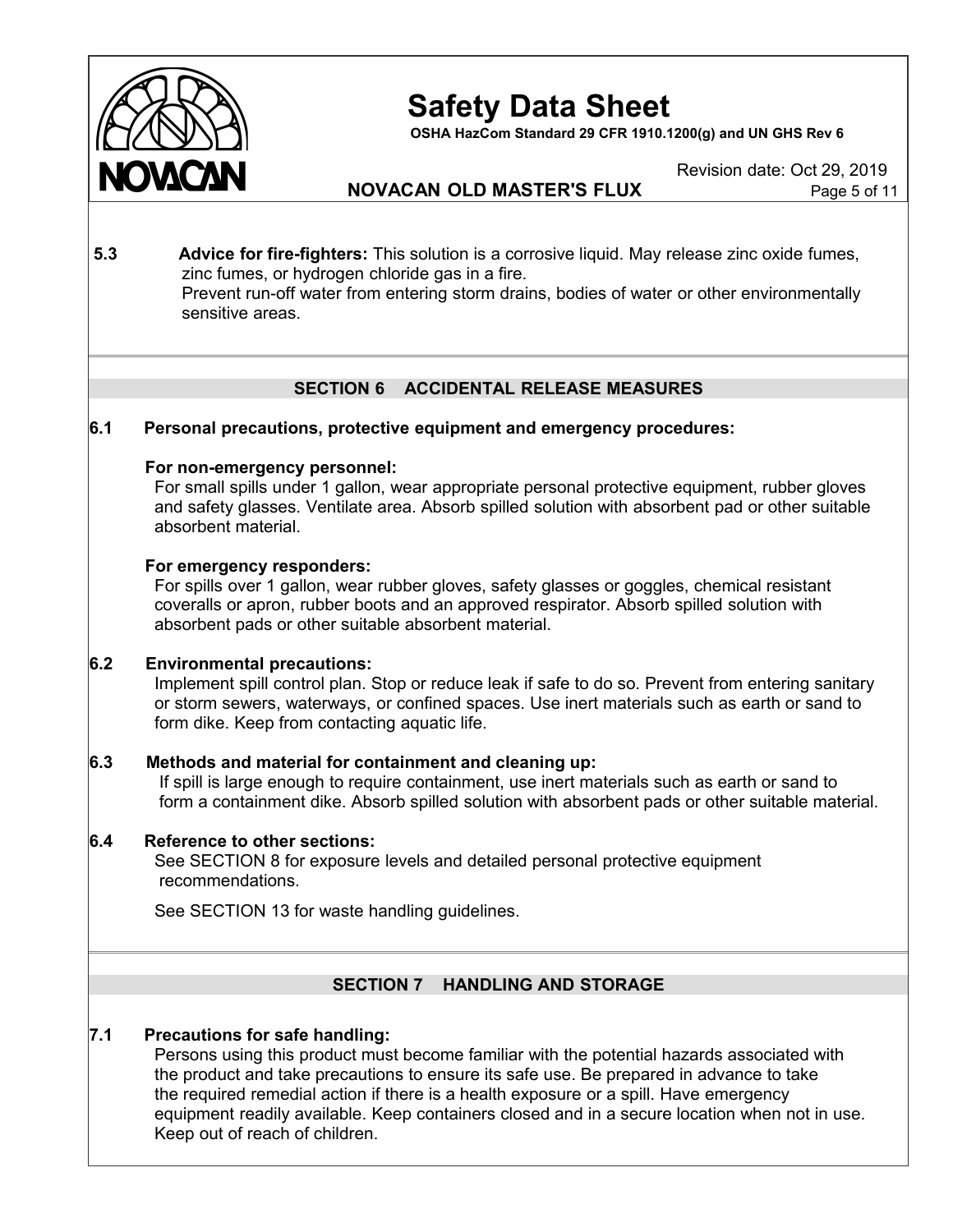

**OSHA HazCom Standard 29 CFR 1910.1200(g) and UN GHS Rev 6**

Revision date: Oct 29, 2019

# **NOVACAN OLD MASTER'S FLUX** Page 6 of 11

# **Advice on general occupational hygiene:**

Do not to eat, drink or smoke in the vicinity where this product is used. Avoid contact with skin or eyes. Do not rub eyes with hands that have been exposed to the solution.

Avoid inhalation of vapours. Use in a well ventilated area. Wash hands with soap and water after use, and before eating, drinking or smoking. Remove contaminated clothing before entering eating areas. Launder contaminated clothing before re-use.

# **7.2 Conditions for safe storage, including any incompatibilities:**

Store in a cool, dry, well ventilated area, out of direct sunlight and away from heat sources. Keep storage area separate from areas of food and drink. Ensure containers are correctly labeled and not damaged. Ensure caps are tightly closed to prevent venting of vapours.

# **7.3 Specific end uses:**

This product is intended as a flux for soldering metals used in the stained glass trade. It is sometimes used in off-label applications suitable to the user by experimentation.

Keep product away from children, animals and aquatic life.

# **SECTION 8 EXPOSURE CONTROLS AND PERSONAL PROTECTION**

# **8.1 Control parameters:**

# **Occupational exposure limits:**

| Substance | <b>ACGIH</b>                                                                      | <b>OSHA</b>                     | <b>NIOSH</b>                               |
|-----------|-----------------------------------------------------------------------------------|---------------------------------|--------------------------------------------|
| Anhydrous | Zinc Chloride $\vert$ TLV 1 mg/m <sup>3</sup><br>STEL 3 mg/m <sup>3</sup> as fume | PEL 1 mg/m <sup>3</sup> as fume | TLV 1 mg/m <sup>3</sup><br>STEL 2 mg/m $3$ |

**BIOLOGICAL OCCUPATIONAL EXPOSURE LIMITS:** Not established **DERIVED NO EFFECT LEVEL (DNEL):** Not established **PREDICTED NO EFFECT CONCENTRATION (PNEC):** Not established

# **8.2 Exposure controls:**

**Engineering Controls:** None needed under normal conditions of use. If there is a concern about exposure, use general or local exhaust ventilation to maintain exposure below the exposure limits. Safety showers, eye wash stations and hand-washing facilities should be available.

**Respiratory Protection:** None needed under normal conditions of use. If respiratory protection is required, NIOSH recommends a chemical cartridge respirator with inorganic acid cartridge.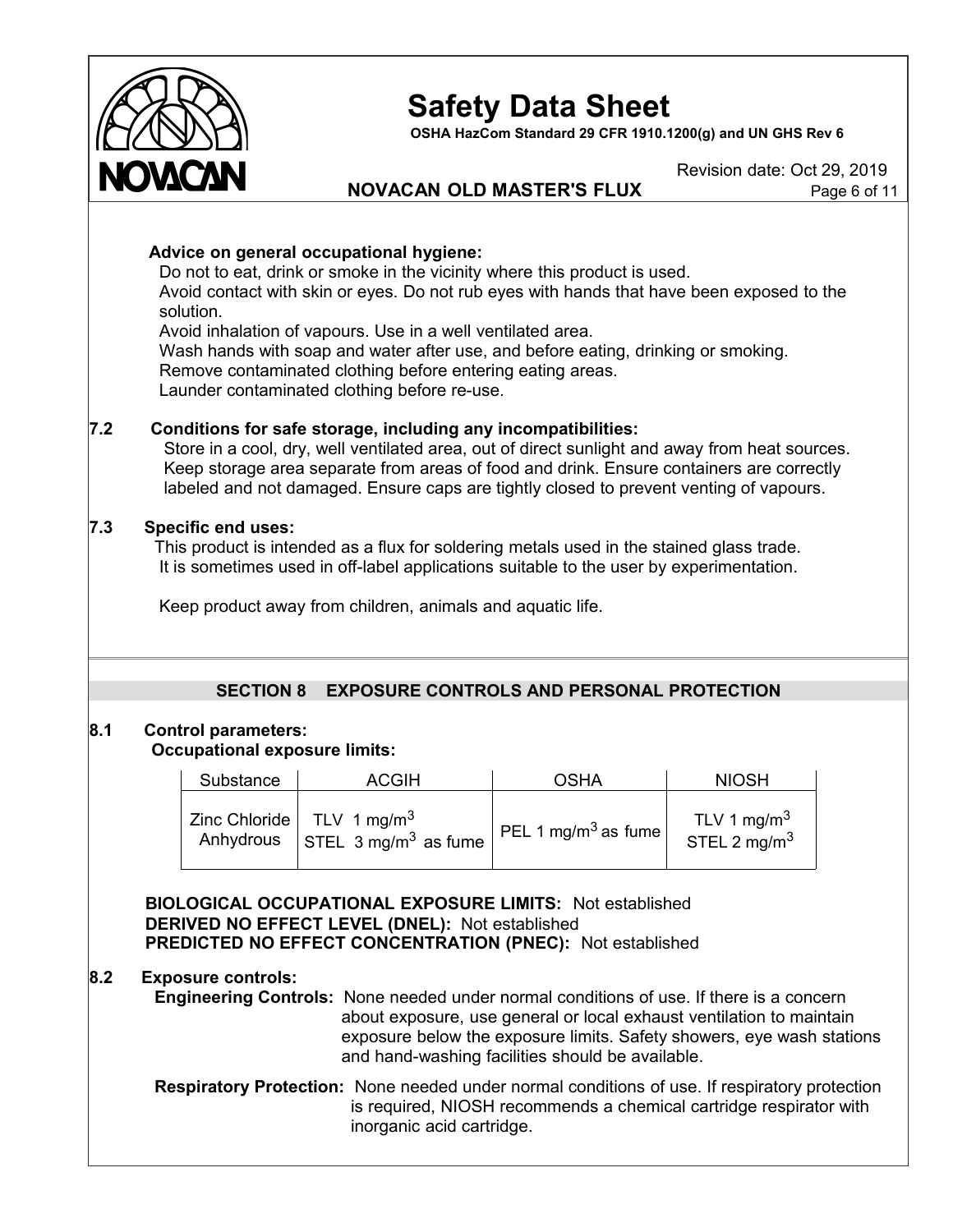

**OSHA HazCom Standard 29 CFR 1910.1200(g) and UN GHS Rev 6**

Revision date: Oct 29, 2019

# **NOVACAN OLD MASTER'S FLUX** Page 7 of 11

**Hand Protection:** Neoprene gloves should be used for spill response. Latex gloves are sufficient for general use.

**Eye Protection:** Eye protection is required. Chemical safety goggles are recommended. Wearing of contact lenses is not recommended.

**Body Protection:** Use protection suitable to the task, such as lab coat, chemical apron or coveralls.

**Footwear:** As required by worksite rules.

**Other:** Have a safety shower and eye wash station readily available in the immediate work area.

# **SECTION 9 PHYSICAL AND CHEMICAL PROPERTIES**

# **9.1 Information on basic physical and chemical properties:**

- **Appearance:** Clear medium green liquid **Vapor Pressure:** Not determined
- 
- 
- 
- **Freezing Point:**  $\leq$  °C
- **Boiling Point: 102°C**
- 
- **Evaporation Rate:** Not Determined  **Viscosity:** same as water
- **Flammability:** Not Flammable
- 
- **Odor:** Odorless **Vapor Density:** Not determined
- **Odor Threshold:** Not determined **Relative Density:** 1.14 (water = 1)
- **pH:** 4 **pH:** 4 **Solubility:** rCompletely soluble in water
	- C **Partition Coefficient:** No data
	- C **Auto Ignition Temperature:** N/A
- **Flash Point:** Not Flammable **Decomposition Temperature:** N/A
	-
- **Upper / Lower Flammability or explosive limit:** Not Applicable

# **SECTION 10 S TABILITY AND REACTIVITY**

- **10.1 Reactivity:** Not reactive under typical conditions of use.
- **10.2 Chemical stability:** Normally stable under standard temperatures and pressure.
- **10.3 Possibility of hazardous reactions:** Reactive in contact with incompatible materials listed below. Hazardous Polymerization will not occur.
- **10.4 Conditions to avoid:** Avoid contact with incompatible materials listed below.
- **10.5 Incompatible materials:** Cyanides and sulfides.
- **10.6 Hazardous decomposition products:** May liberate zinc oxide fume, zinc chloride fumes, or hydrogen chloride gas.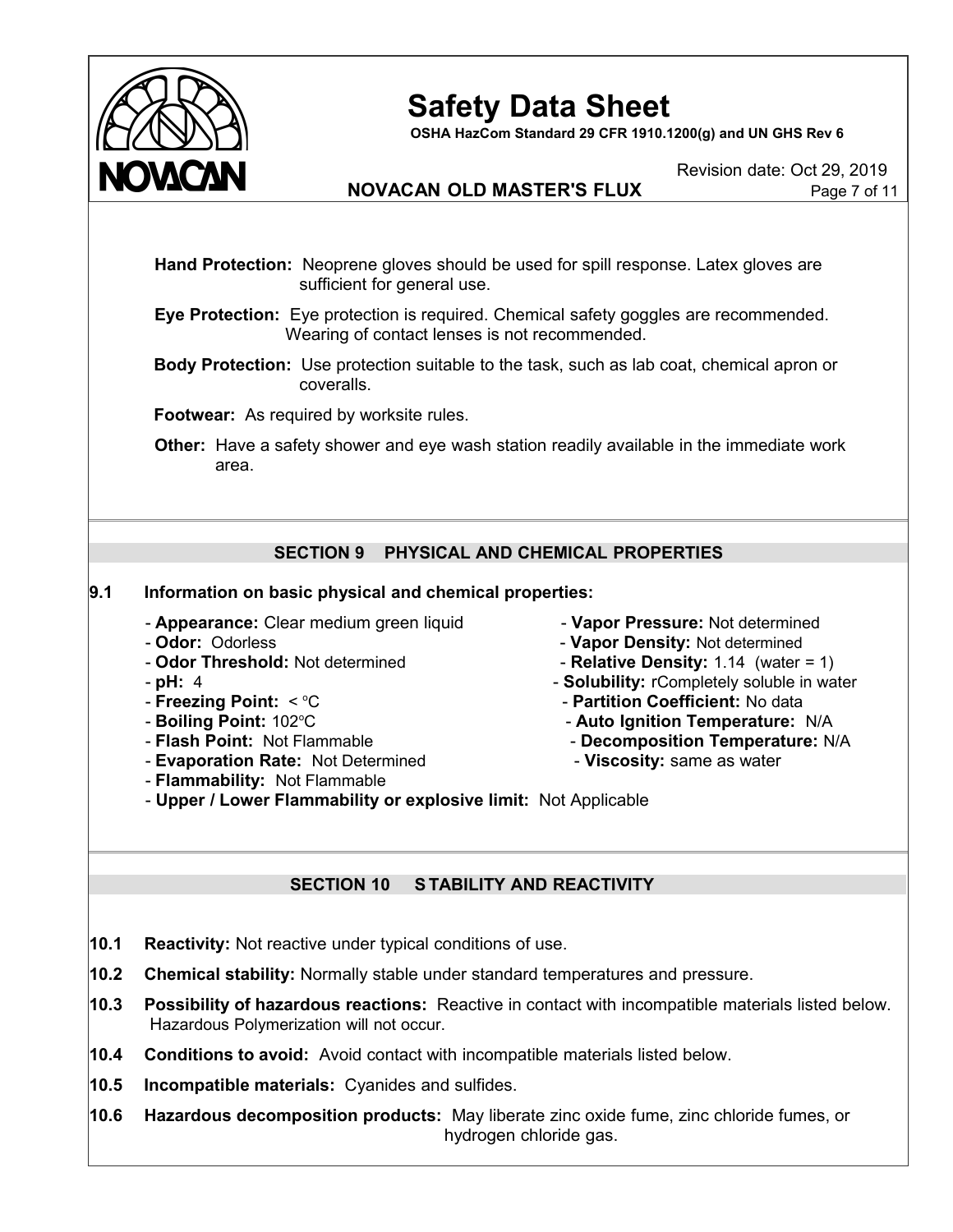

**OSHA HazCom Standard 29 CFR 1910.1200(g) and UN GHS Rev 6**

Revision date: Oct 29, 2019

# **NOVACAN OLD MASTER'S FLUX** Page 8 of 11

# **SECTION 11 TOXICOLOGICAL INFORMATION**

# **11.1 Information on toxicological effects:**

#### **Acute Toxicity:**

The theoretical The LD<sub>50</sub> (rat/oral) for Old Master's Soldering Flux is  $>$  2000 mg/kg

The following additional data is offered for the full concentration of the listed components that comprise this mixture. The actual percentage of the components used in the mixture is shown in Section 3.

| <b>CHEMICAL</b>            | <b>DERMAL</b> | <b>EYES</b> | <b>INHALATION</b> | ORAL                                               |
|----------------------------|---------------|-------------|-------------------|----------------------------------------------------|
| Zinc Chloride<br>Anhydrous | Not Listed    | Not Listed  | Not Listed        | $LD_{50}$ Oral (Rat) 350 mg/kg<br>as Zinc Chloride |

# **Additional Acute Toxicity: Contact with material or fumes may cause skin, eye and respiratory tract irritation**

**Skin:** May cause skin irritation.

**Eye:** Causes severe eye irritation and possibly burns. May cause irreversible eye injury.

**Ingestion:** Harmful if swallowed. May cause damage to the digestive tract. May cause gastrointestial tract irritation.

**Inhalation:** May cause severe irritation of the respiratory tract and mucous membranes with sore throat, coughing, shortness of breath, and delayed lung edema.

**Chronic Toxicity:** Chronic Potential Health Effects:

**Inhalation:** Prolonged or repeated exposure may cause respiratory damage

**Skin:** Prolonged or repeated skin contact may cause dermatitis, an allergic skin reaction.

# **Carcinogenicity:**

Not listed as a carcinogen by OSHA, ACGIH and IARC.

**Reproductive Toxicity Information:** Tests in some animals indicate this chemical may have embryotoxic activity.

**Mutagenicity:** Tests in bacterial or mammalian cell cultures demonstrate mutagenic activity.

# **Specific target organ toxicity (single exposure):**

Chronic exposures can result in permanent liver, kidney and respiratory system effects. Studies show that health risks vary by individual. Minimize exposure as a precaution.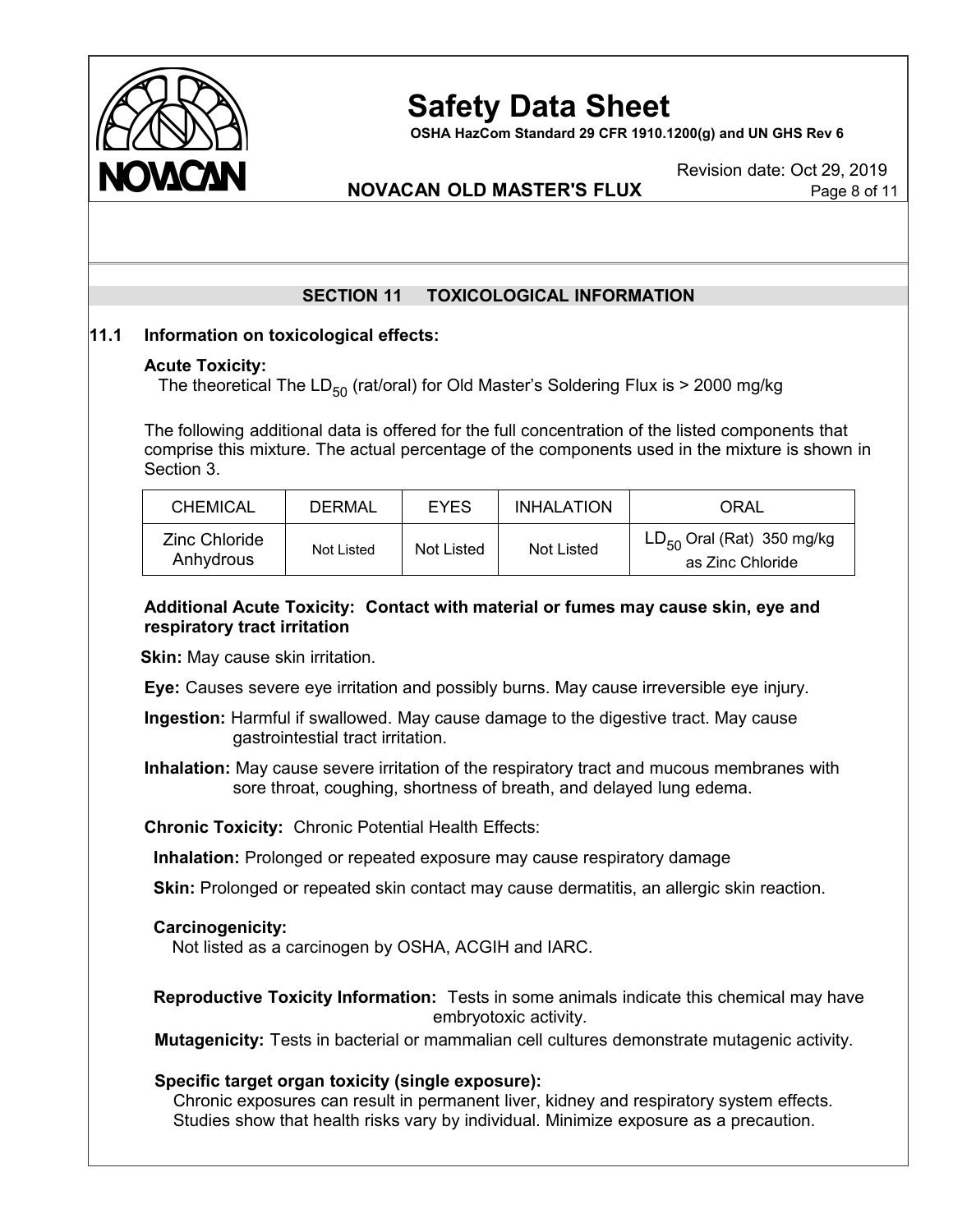

**OSHA HazCom Standard 29 CFR 1910.1200(g) and UN GHS Rev 6**

Revision date: Oct 29, 2019

# **NOVACAN OLD MASTER'S FLUX** Page 9 of 11

**STOT SE:** May cause severe eye damage. May cause irritation to skin and mucous membranes. Ingestion in large quantity may compromise multiple organs.

# **Specific target organ toxicity (repeated exposure):**

**STOT RE:** Prolonged or repeated exposure may cause permanent liver, kidney, and . respiratory damage.

# **SECTION 12 ECOLOGICAL INFORMATION**

- **12.1 Toxicity:** Zinc Chloride is a Marine Pollutant. This product is harmful to both animal and plant life.
- **12.2 Persistence and degradability:** The components of this product will biodegrade, dissipate via oxidation, or chemically decompose via solar radiation
- **12.3 Bioaccumulative potential:** No data avaiable
- **12.4 Mobility in soil:** Although this product is expected to have limited mobility in soil, it could migrate to ground water.
- **12.5 Results of PBT and vPvB assessment:** No data available.
- **12.6 Other adverse effects:** No data available.

# **SECTION 13 DISPOSAL CONSIDERATIONS**

**13.1 Waste treatment methods:** Contain all products of a hazard spill in non-metal containers, and transport to an approved waste disposal facility that complies with all state and federal regulations for hazardous waste disposal.

# **SECTION 14 TRANSPORT INFORMATION**

**Dangerous Goods Description and Transport Information:**

**14.1 DOT Hazardous Materials Shipping Regulations 49 CFR**

Not regulated for transport.

**14.2 International Marine Organization (IMO) Hazardous Materials Shipping Regulations**

Not regulated for transport.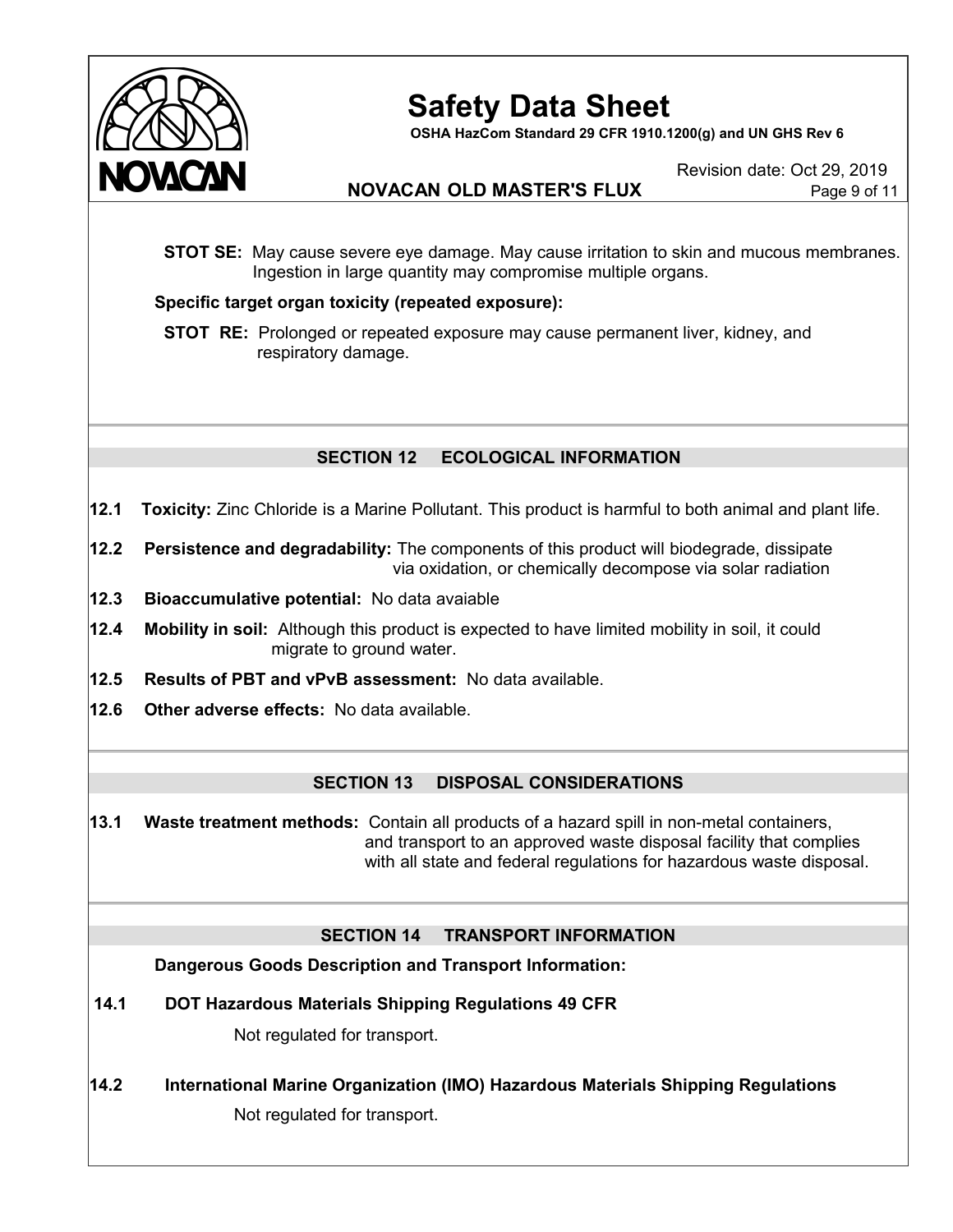

**OSHA HazCom Standard 29 CFR 1910.1200(g) and UN GHS Rev 6**

Revision date: Oct 29, 2019

# **NOVACAN OLD MASTER'S FLUX** Page 10 of 11

- **14.3 International Air Transport Association (IATA) Hazardous Materials Shipping Regulations** Not regulated for transport.
- **14.4 European Agreement Concerning The Carriage of Dangerous Goods by Road (ADR):** Not applicable.
- **14.5 Environmental Hazards:** Zinc chloride is a Marine Pollutant
- **14.6 Special precautions for users:** Not applicable
- **14.7 Transport in bulk:** Not applicable.

# **SECTION 15 REGULATORY INFORMATION**

- **15.1 Safety, health and environmental regulations/legislation specific for the mixture. U.S. Regulations:**
	- **- OSHA, 29 CFR 1910, Subpart Z:** Meets the criteria for a hazardous substance.
	- **- TSCA (Toxic Substance Control Act):** All components are listed in the inventory.
	- **- CERCLA, 40 CFR 302:** Reportable Quantities, Zinc chloride, 454 Kg (1000 Lbs).
	- **- SARA 302, 40 CFR 355:** Not listed.
	- **SARA 313, 40 CFR 372:** Not listed.
	- **SARA 311/312, 40 CFR 370:** Immediate (Acute) Health, Delayed (Chronic) Health.

# **SECTION 16 OTHER INFORMATION**

**16.1 Indication of changes: Original authored May 20, 2016**

# **16.2 Abbreviations and acronyms:**

**OSHA** - Occupational Safety and Health Administration **GHS** - Globally Harmonized System **CAS#** - Chemical Abstract Service Number **NFPA** - National Fire Protection Association **ACGIH** - American Conference of Government Industrial Hygienists **TWA** - Time Weighted Average **TLV** - Threshold Limit Value